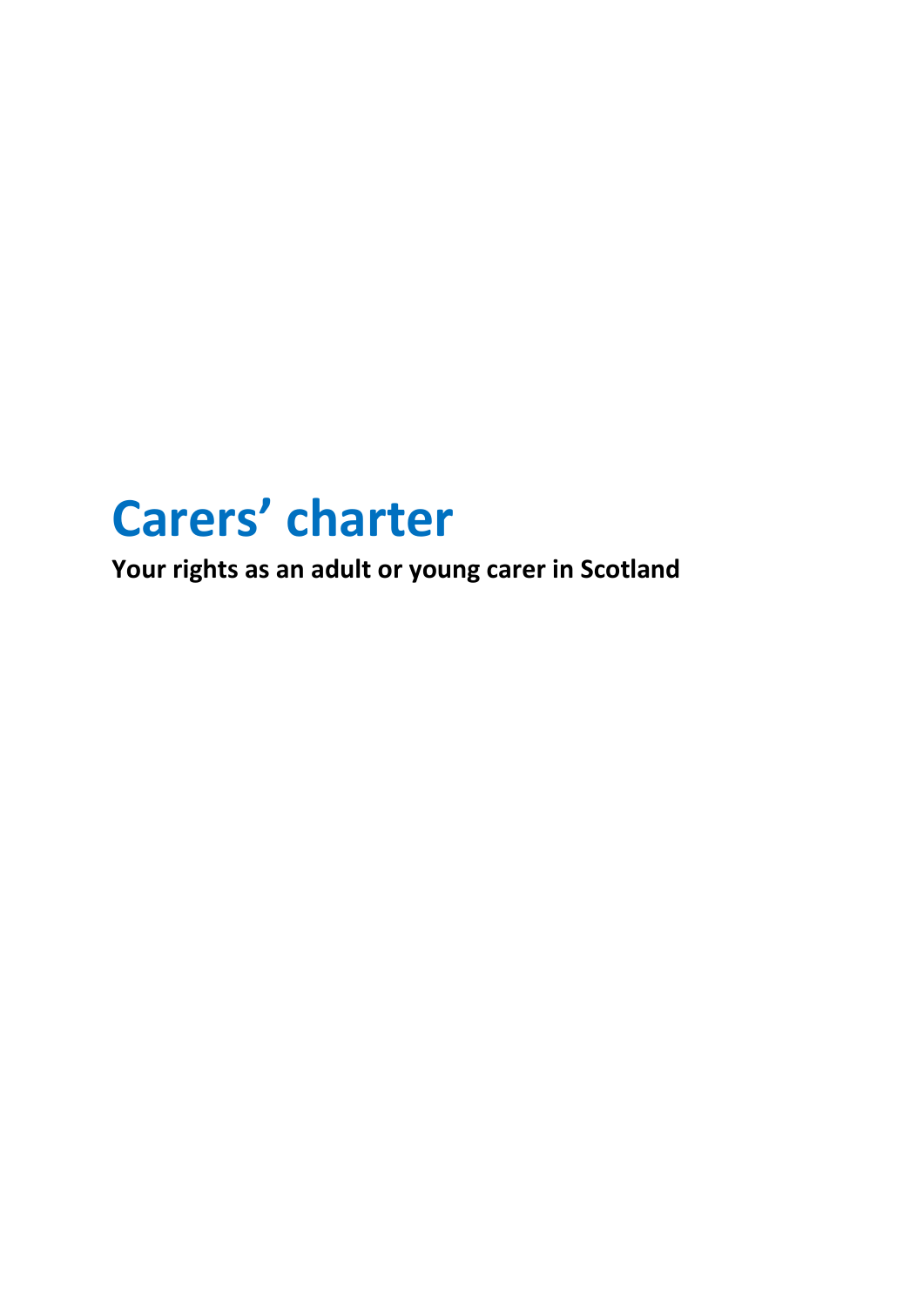# **Contents**

| <b>Introduction</b>                     | - page 3  |
|-----------------------------------------|-----------|
| 1: Am I a carer?                        | - page 4  |
| 2: Adult carer support plan             | - page 5  |
| 3: Young carer statement                | - page 6  |
| 4: Support as a carer                   | - page 7  |
| <b>5: Carer involvement in services</b> | - page 8  |
| 6: Hospital discharge                   | - page 9  |
| <b>Glossary</b>                         | - page 10 |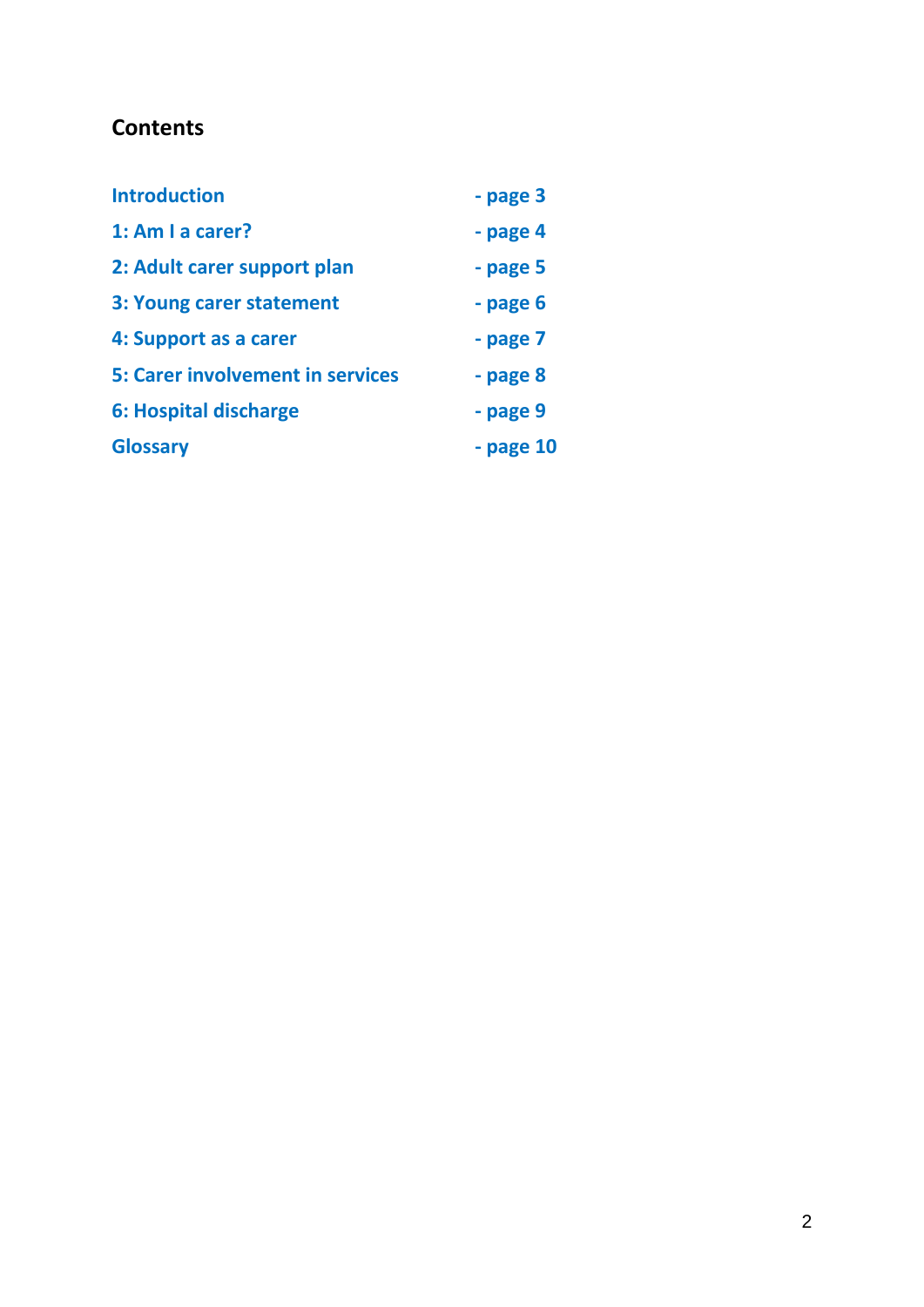# **Introduction**

The Carers (Scotland) Act 2016<sup>1</sup> (the Act) takes effect from 1 April 2018.

The Act extends and enhances the rights of carers in Scotland to help improve their health and wellbeing, so that they can continue to care, if they so wish, and have a life alongside caring.

As required by section 36 of the Act the Scottish Government has prepared this Carers' charter, setting out the rights of carers in the Act.

The Act also requires local authorities to have a local information and advice service for carers. These services must provide information and advice about a number of things relevant to carers, including the carers' rights set out in the Carers' charter.

 1 <http://www.legislation.gov.uk/asp/2016/9/contents>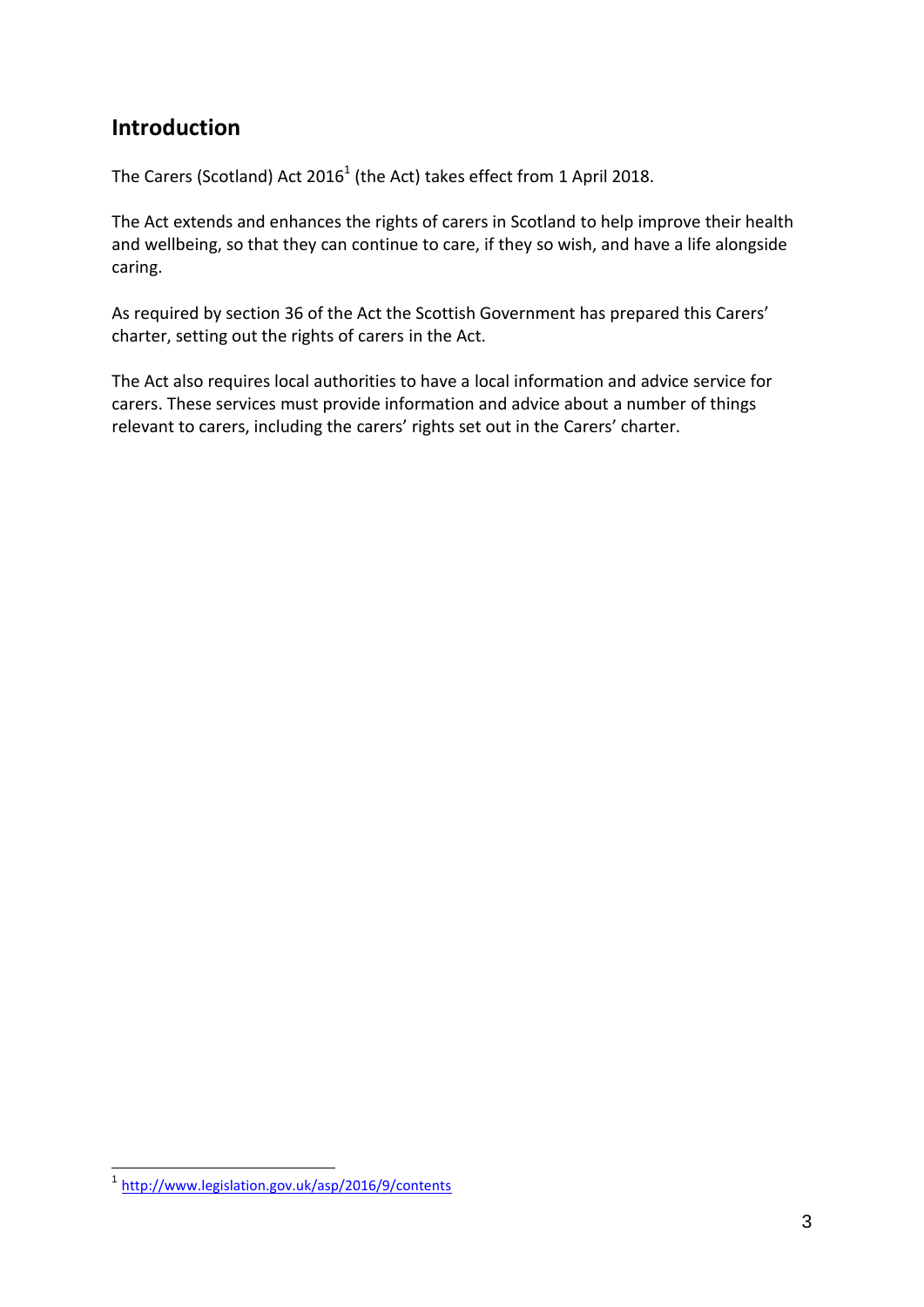## **1: Am I a carer?**

## **Meaning of carer**

You are a 'carer' if you provide or intend to provide care for another person – but *not*:-

- $\blacksquare$  if this is only because of that person's age (where they are under 18); or
- **i** if you are caring because you have a contract or as voluntary work.

(The previous requirement for a carer being someone providing a substantial amount of care on a regular basis to someone will no longer apply.)

## **Meaning of young carer**

You are a 'young carer' if you are a carer (as above) and are also :

- under the age of 18; or
- 18 or over, but still attending school.

### **Meaning of adult carer**

You are an 'adult carer' if you meet the criteria for a carer above and are aged 18 or over, and not attending school.

#### **Kinship carers**

A kinship carer (someone looking after a child in place of their parents) can be a carer, even where they have a kinship carer agreement with the local authority. But this is only for kinship carers who meet the other requirements of the meaning of 'carer' above, so not where the care is simply because of the child's age.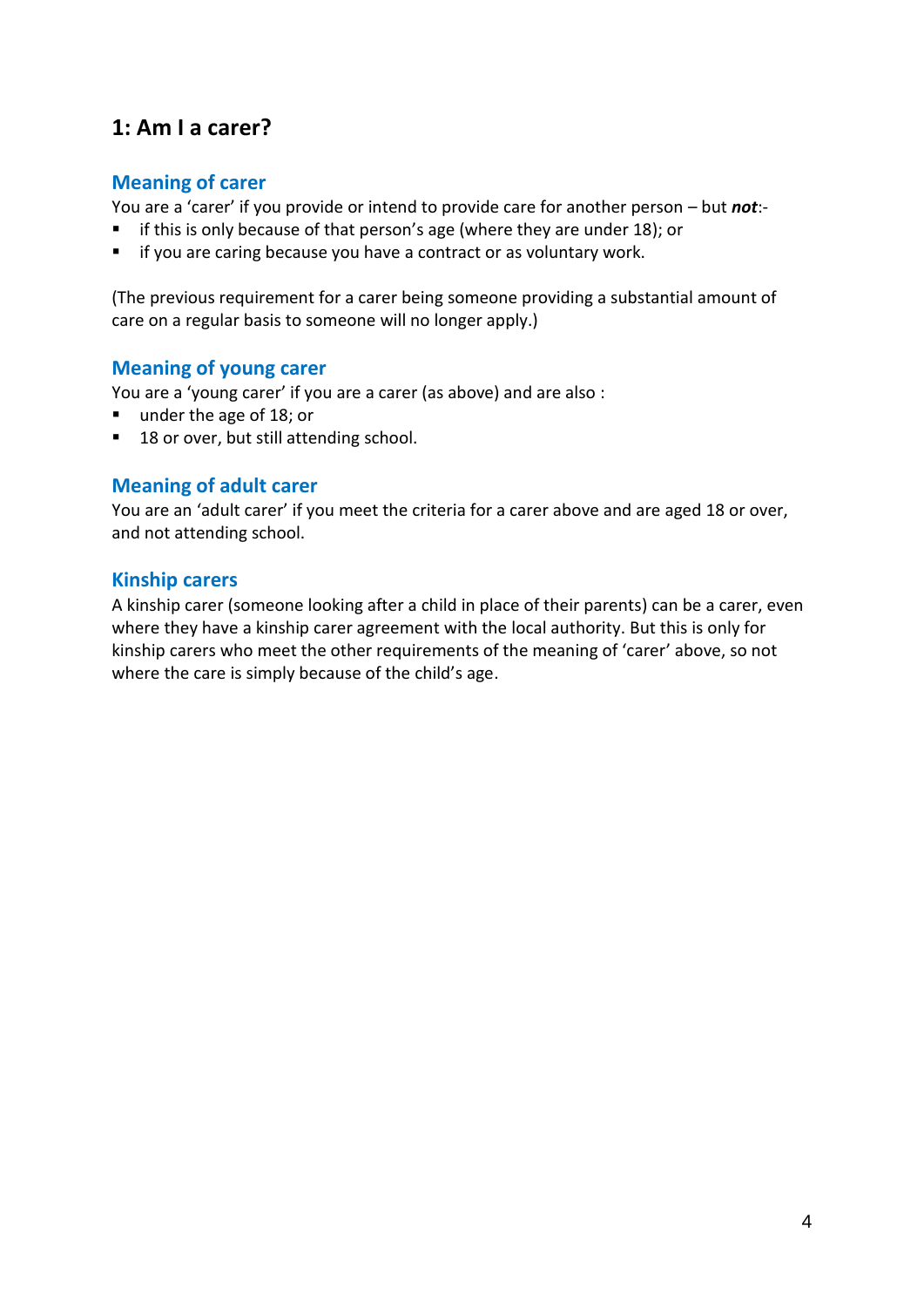# **2: Adult carer support plan**

## **Adult carers have a right to an 'adult carer support plan'.**

The responsible local authority must offer an adult carer support plan to anyone they identify as an adult carer. They must prepare an adult carer support plan for anyone who accepts this offer.

They must also prepare an adult carer support plan for anyone who appears (to them) to be an adult carer if that person requests one.

## **What is an adult carer support plan?**

The adult carer support plan will contain a variety of information about your own circumstances and caring role. It should include, amongst other things, information about:-

- the extent to which you are able and willing to provide care;
- what 'personal outcomes' matter to you in order to help you carry out your caring responsibilities, to have a life alongside caring, and to look after your own health and wellbeing;
- support available to adult carers locally; and
- $\blacksquare$  any support which the responsible local authority intends to provide to you<sup>2</sup>.

## **Who is responsible?**

The local authority<sup>3</sup> of the person you are caring for is responsible for offering you an adult carer support plan. They will agree with you when and how the adult carer support plan conversation is to take place. (In some areas, the local authority may decide to arrange this through another local organisation such as a local carer centre.)

The local authority responsible for your adult carer support plan should normally provide a copy of the plan to you and any other person you request, unless there is a reason that the local authority decides this would not be appropriate.

 2 See section 4 on support for carers.

 $3$  In many cases this will be a duty for the Integration Authority – see Glossary.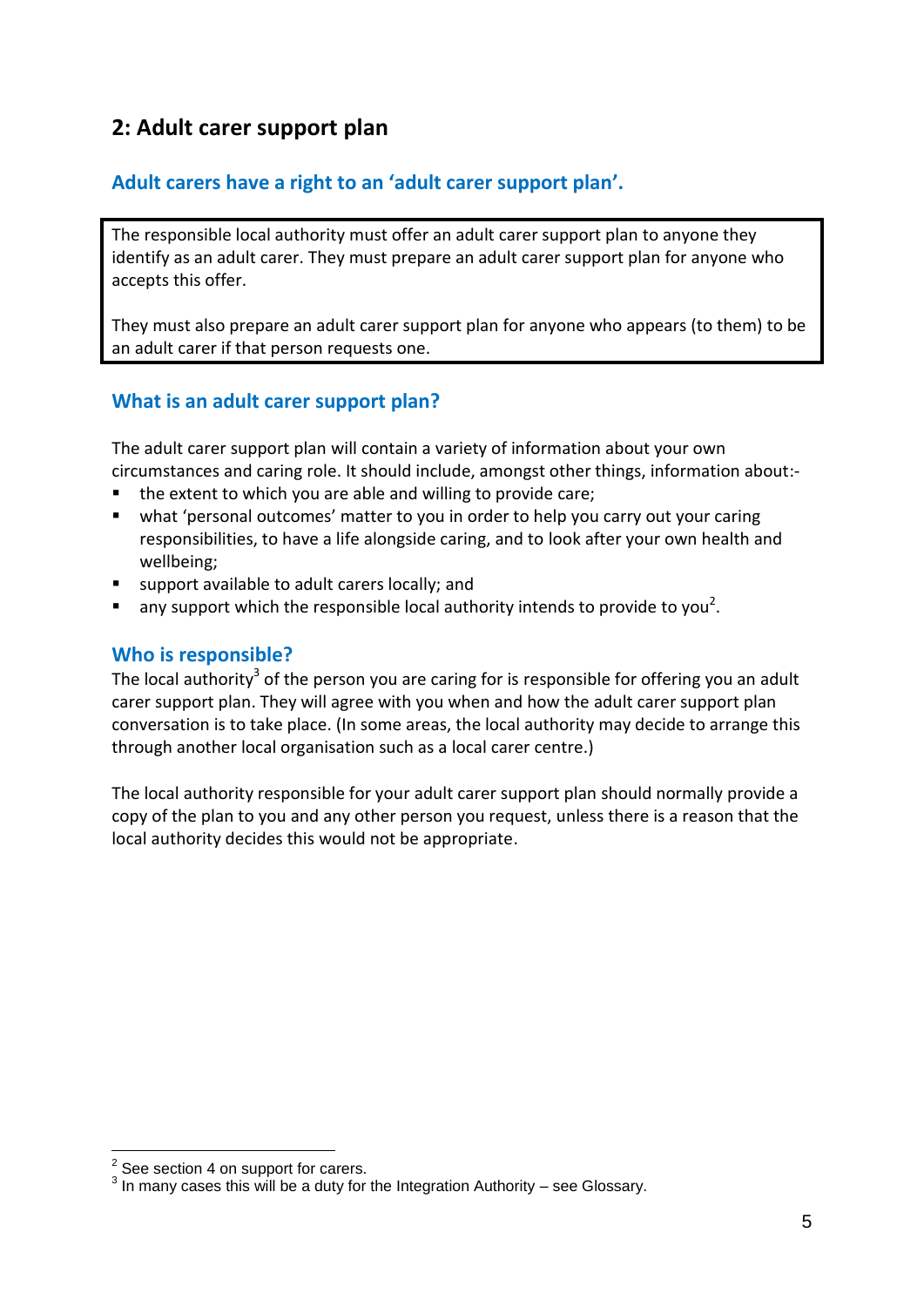# **3: Young Carer Statement**

## **Young carers have a right to a 'young carer statement'.**

The responsible authority must offer a young carer statement to anyone they identify as a young carer. They must prepare a young carer statement for anyone who accepts this offer.

They must also prepare a young carer statement for anyone who appears (to them) to be a young carer if the young carer requests one.

## **What is a young carer statement?**

The young carer statement will contain a variety of information about your own circumstances and caring role. It should include, amongst other things, information about:-

- the extent to which you are able and willing to provide care;
- how far the type and extent of the care provided is appropriate;
- what 'personal outcomes' matter to you in order continue to provide care, where that is appropriate, to have a life alongside caring, and to look after your own health and wellbeing;
- support available to young carers locally; and
- $\blacksquare$  any support which the responsible authority intends to provide to you<sup>4</sup>.

When you turn age 18, any young carer statement you have will continue until you are provided with an adult carer support plan or you are no longer a carer.

## **Who is responsible?**

Your local authority<sup>5</sup> will normally be responsible for offering you a young carer statement. They will agree with you when and how the young carer statement conversation is to take place.

It may not always be your local authority that prepares the young carer statement. The 'responsible authority' can also be:-

- **the health board where a young carer is a pre-school child<sup>6</sup>;**
- another local authority where a young carer attends a local authority school away from the area they would otherwise live; or
- the young carer's school where he or she attends a grant-aided or independent school.

The responsible authority should normally provide a copy of the young carer statement to you and any other person you request, unless there is a reason that they decide this would not be appropriate.

<sup>1</sup> 4 See section 4 on support for carers.

 $5$  In many cases this will be a duty for the Integration Authority – see Glossary.

<sup>&</sup>lt;sup>6</sup> There are relatively small numbers of young carers of pre-school age. However, the Act does not set a minimum age for identifying a young carer as four and five year-olds will be both pre-school and school age children. The emphasis will be on removing any inappropriate caring role.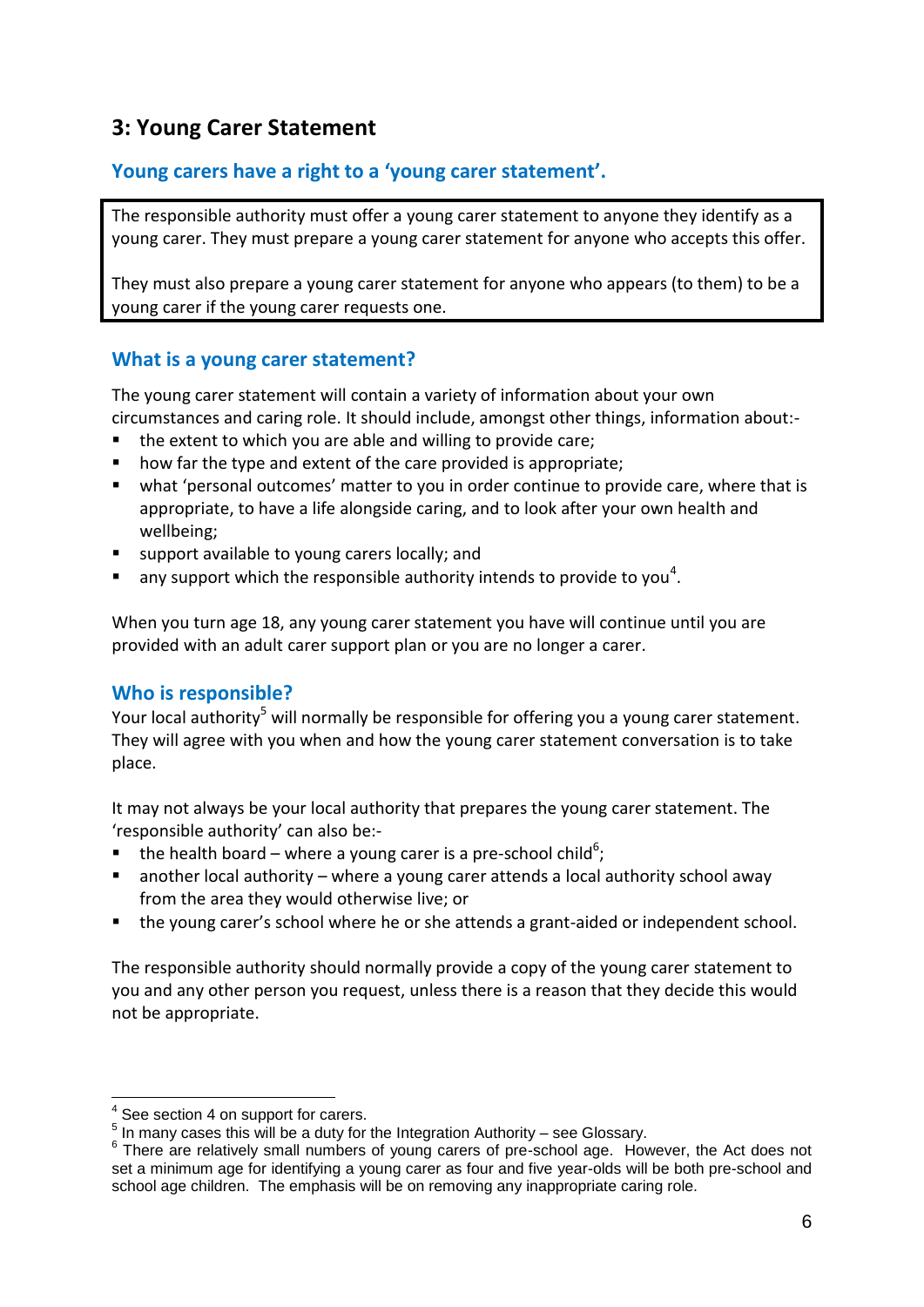## **4: Support as a carer**

## **Carers have a right to support to meet any 'eligible needs'.**

The responsible local authority must provide support to any carer who has identified needs which cannot be met through support provided to the cared-for person or through general local services - but only where those identified needs meet the local eligibility criteria.

### **This means**

The adult carer support plan or young carer statement will identify your needs as a carer.

The local authority will decide if any (or all) of these support needs meet the local eligibility criteria it has set. Your local authority must provide support to meet these 'eligible needs'. (It should do this in a way that gives you as much choice and control as you would like<sup>7</sup>.)

If your identified needs do not meet your local authority's eligibility criteria, then your local authority may still provide support to meet any other needs identified in your adult carer support plan or young carer statement. This support might include information and advice; and/or support available in your local community.

If you have eligible needs, the local authority must consider whether breaks from caring should be part of the support you receive.

## **Who is responsible?**

The local authority<sup>8</sup> of the person you are caring for is responsible for providing support to you.

The local authority may ask another organisation to provide support to you on its behalf. This could be, for example:-

- a local carer centre;
- a local voluntary organisation; or
- other local or national services.

 7 See Self-directed Support in Scotland - <http://www.selfdirectedsupportscotland.org.uk/>

 $8$  In many cases this will be a duty for the Integration Authority – see Glossary.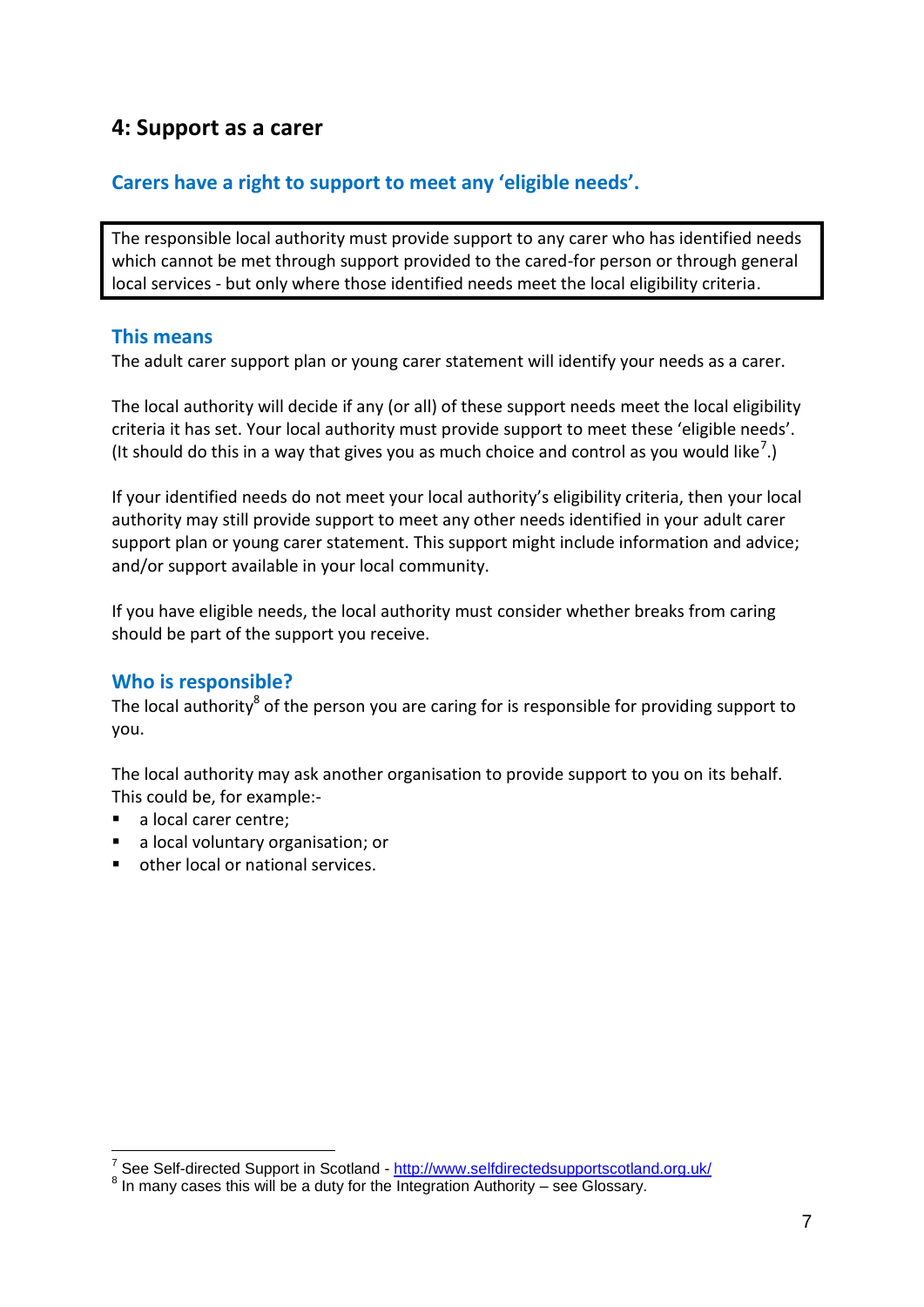# **5: Carer involvement in services**

## **Carers have a right to be involved in services.**

a) Local authorities and health boards must involve carers in planning the carer services they provide.

b) Local authorities must involve carers in assessing their needs for support and providing that support.

c) Local authorities must take carers into account in assessing the needs of the person being cared for.

## **This means**

a) Your local authority and health board must 'take such steps as they consider appropriate' to involve carers and carer representatives in the planning and evaluation of services that support carers. This includes the local authority preparing the local carer strategy. It also includes planning services for people being cared for where those services are related to the care that carers provide.

b) Your local authority must involve you in assessing your needs for carer support and decisions about how any such support is to be provided<sup>9</sup>. These issues should normally be included in the conversation as part of your adult carer support plan or young carer statement.

c) Your local authority must take your views into account in assessing the needs of the person being cared for, as far as that is 'reasonable and practical'. They must also take account of the care that you are providing or are willing or intend to provide.

## **Who is responsible?**

1

a) All local authorities and health boards have responsibility to involve carers in the strategic planning of carer services.

b and c) The local authority<sup>10</sup> of the person you are caring for is responsible for involving you in decisions about support for you and the cared-for person.

 $9$  The local authority should do this in a way that gives you as much choice and control as you would like. See Self-directed Support in Scotland - <http://www.selfdirectedsupportscotland.org.uk/>  $10$  In many cases this will be a duty for the Integration Authority – see Glossary.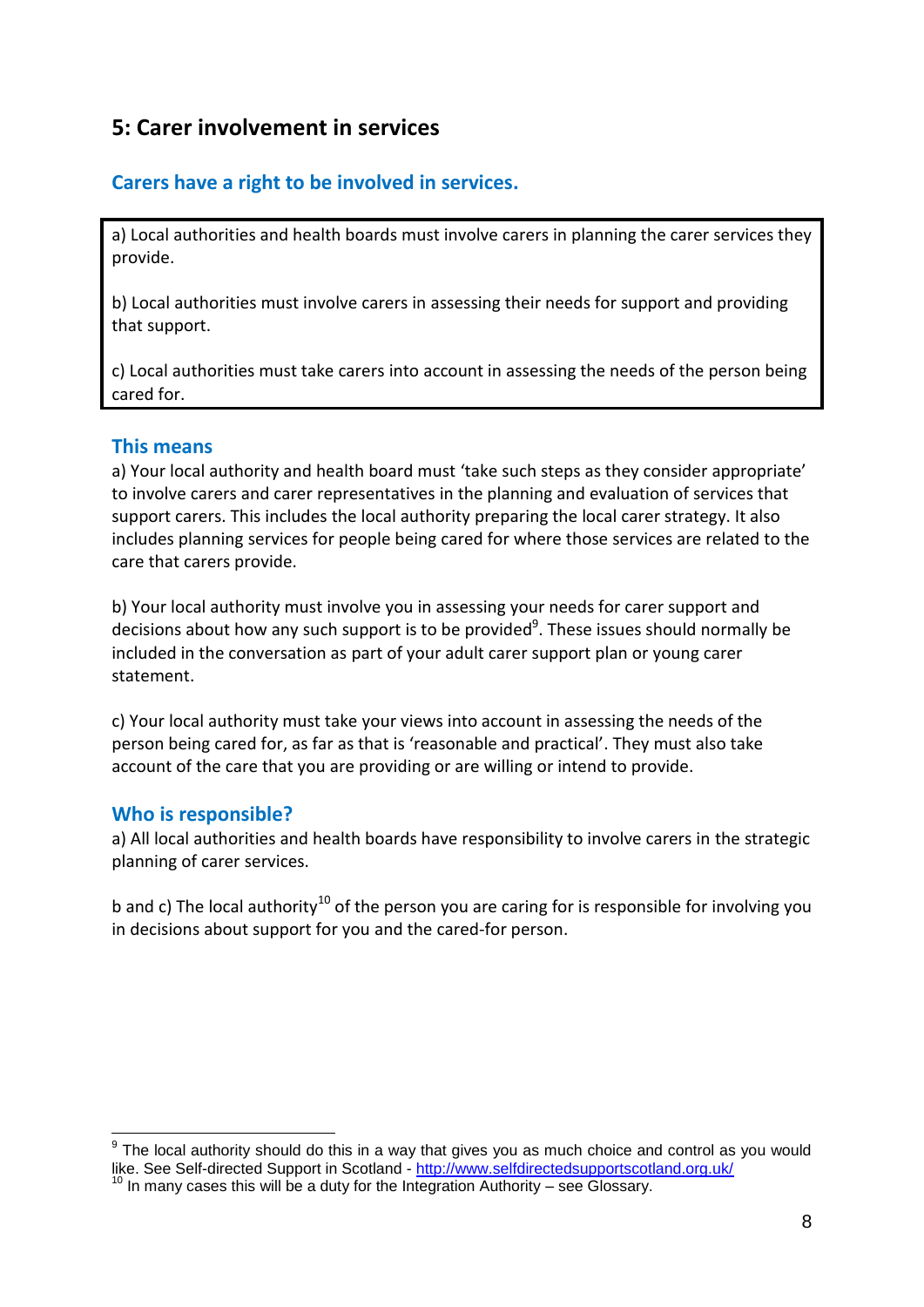# **6: Hospital discharge**

## **Carers have a right to be involved in the hospital discharge process of the person they are caring for or are going to be caring for.**

Each health board must ensure that, before a cared-for person is discharged from hospital, it involves any carer of that person in the discharge.

## **This means**

If the person you are caring for is admitted to hospital, your health board must take appropriate steps to:-

- **If all inform you as soon as it can about when the person you care for is to be discharged;**
- **E** invite your views about the discharge; and
- take your views into account when planning the discharge (as far as 'reasonable and practical').

This can be for either a planned or unscheduled admission to hospital.

It is important that carers have the opportunity to be involved in the hospital discharge process. You may be able to share knowledge and information with health and social care professionals (including from the local authority). This will help plan for appropriate support to be made available for you and the person you are caring for.

Your involvement in the hospital discharge process must happen whether or not the person you are caring for moves from hospital to their normal home. There may be circumstances where they move from hospital to, for example:-

- a care home;
- another NHS facility for further treatment or rehabilitation; or
- in the case of mental health patients, to a lower security hospital.

Note that the requirement to involve carers in hospital discharge only applies in circumstances where the cared for person is likely to require care from the carer after they have been discharged.

#### **Who is responsible?**

It is the responsibility of the health board<sup>11</sup> discharging the person you are caring for to keep you informed and to take steps to have conversations with you.

The health board discharging the person you are caring for may not necessarily be the one where they normally live. In these circumstances, the health board in which the cared-for person is receiving treatment must involve you in the discharge process.

<sup>1</sup>  $11$  In many cases this will be a duty for the Integration Authority – see Glossary.